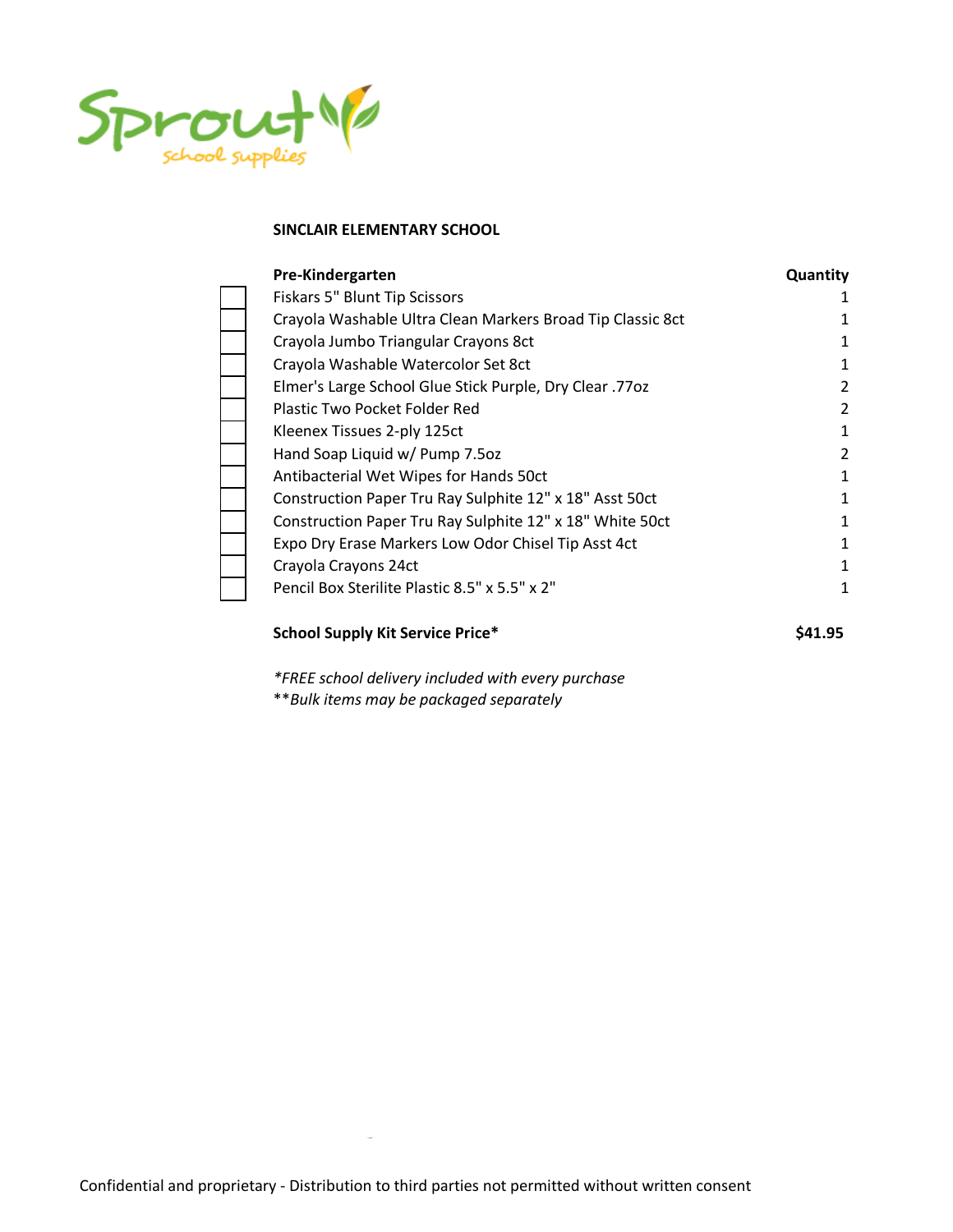

| Kindergarten                                                     | Quantity |
|------------------------------------------------------------------|----------|
| Construction Paper Heavyweight Pacon 12" x 18" Bright White 50ct |          |
| Construction Paper Heavyweight Pacon 12" x 18" Asst 50ct         |          |
| Kleenex Tissues 2-ply 125ct                                      | 2        |
| Plastic Two Pocket Folder Yellow                                 | 2        |
| Primary Composition Journal Pacon Half Ruled 1/2" 100ct          | 2        |
| My First Ticonderoga Primary Size #2 Pre-Sharpened 2ct           |          |
| Pink Eraser Latex-free                                           |          |
| Crayola Crayons 16ct                                             | 3        |
| Crayola Washable Watercolor Set 8ct                              |          |
| Elmer's Large School Glue Stick Purple, Dry Clear .77oz          | 4        |
| Dixon Ticonderoga HB #2 Pencil Pre-Sharpened 12ct                | 1        |
| Expo Dry Erase Markers Low Odor Chisel Tip Asst 4ct              | 1        |
| Zipper Bags Gallon 19ct                                          | 1        |
| ** Clorox Disinfecting Wipes Flat Pack 30ct                      | 1        |
| Crayola Washable Ultra Clean Markers Broad Tip Classic 8ct       |          |
| Zipper Bags Sandwich 40ct                                        |          |
| Fiskars 5" Blunt Tip Scissors                                    | 1        |

#### **School Supply Kit Service Price\* \$47.95**

*\*FREE school delivery included with every purchase*

\*\**Bulk items may be packaged separately*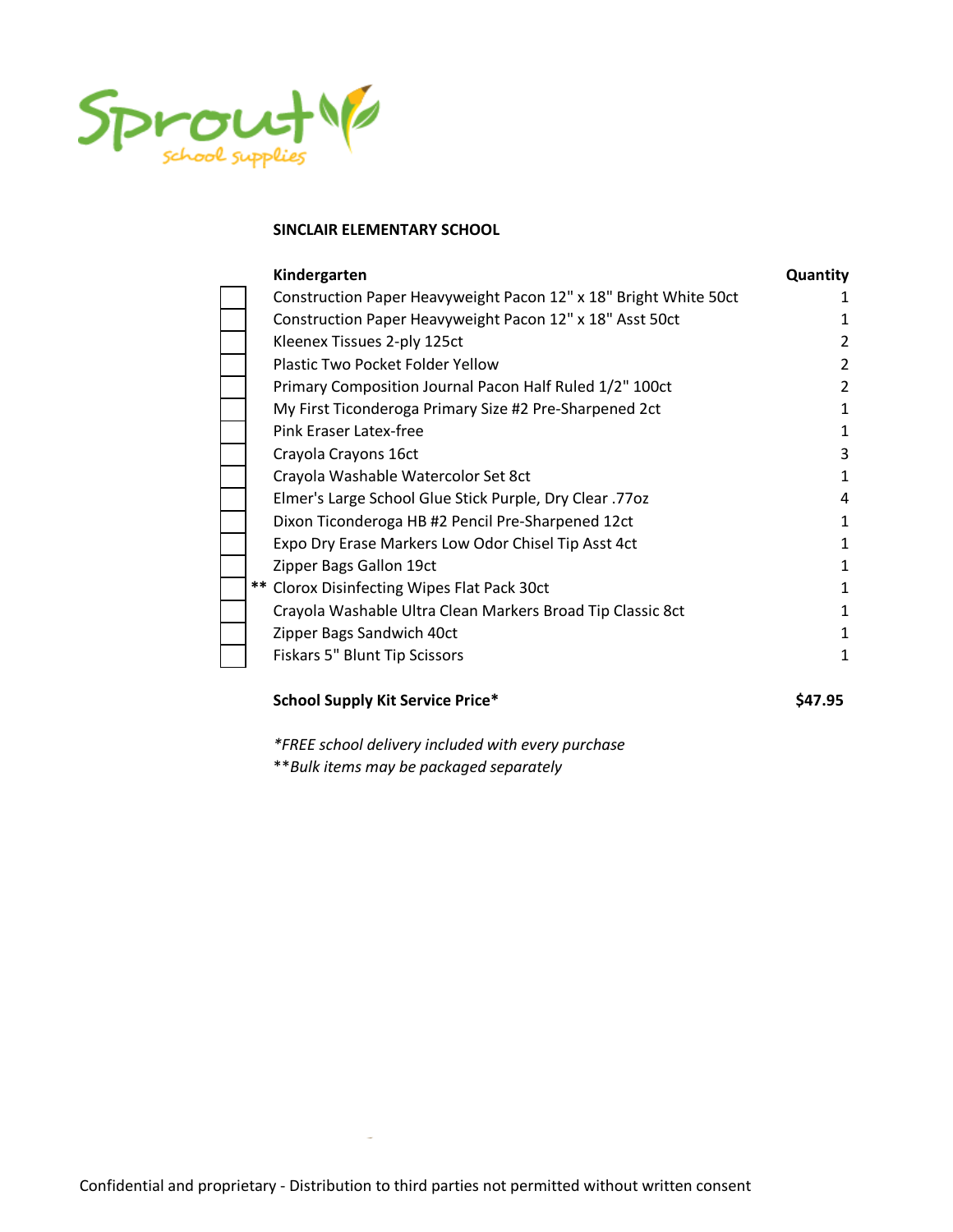

| Grade 1                                                  | Quantity |
|----------------------------------------------------------|----------|
| Elmer's Large School Glue Stick Purple, Dry Clear .770z  | 8        |
| Fiskars 5" Blunt Tip Scissors                            |          |
| Crayola Crayons 16ct                                     | 4        |
| Primary Composition Book Pacon Full Ruled 3/8" 24ct      | 2        |
| #2 Dixon HB Pencils Latex Free 12ct                      | 4        |
| Pencil Pouch Zippered Nylon 3-Hole Grommet 7" x 10" Asst |          |
| Plastic Two Pocket Folder w/ Prongs Blue                 | 2        |
| Plastic Two Pocket Folder w/ Prongs Red                  | 2        |
| Facial Tissues 2-ply 100ct                               | 2        |
| Pink Eraser Latex-free                                   | 2        |
| Drawing Paper Manila Pacon 12" x 18" 50ct                | 1        |
| Construction Paper Heavyweight Pacon 9" x 12" Asst 50ct  | 1        |
| Primary Composition Journal Pacon Half Ruled 1/2" 100ct  | 4        |
| Clorox Disinfecting Wipes Flat Pack 30ct                 | 2        |
| Hand Sanitizer Clear Bottle 70% Alcohol 80z              | 1        |
| Lysol Disinfectant Spray Crisp Linen Scent 19oz          | 1        |
|                                                          |          |

## **School Supply Kit Service Price\* \$59.95**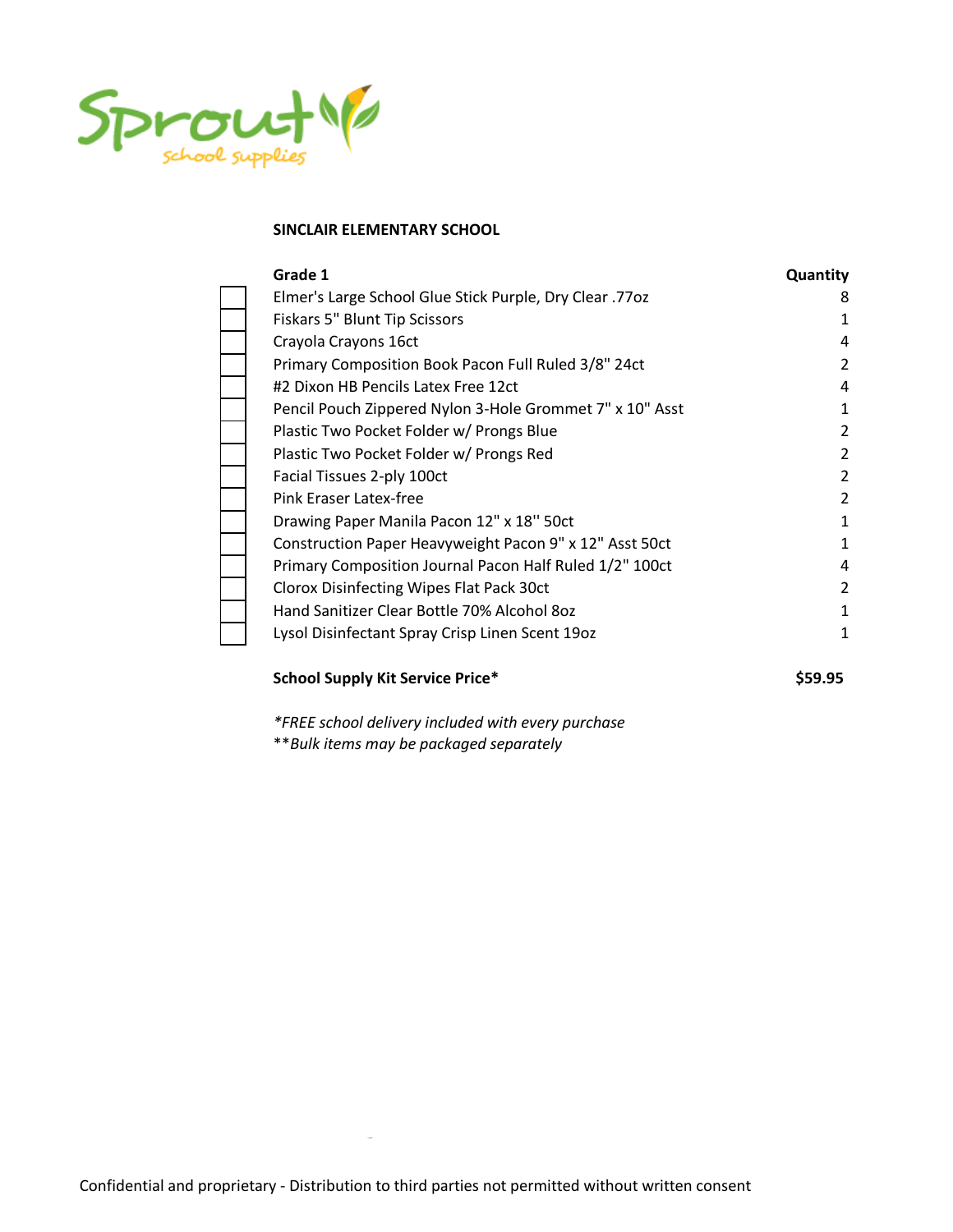

| Grade 2                                                              | Quantity |
|----------------------------------------------------------------------|----------|
| Dixon Ticonderoga HB #2 Pencil 12ct                                  |          |
| School Scissors 5" Blunt Tip                                         | 2        |
| Marble Composition Book Wide Ruled 100 Sheet Black                   | 5        |
| Pink Eraser Latex-free                                               | 4        |
| Crayola Crayons 24ct                                                 | 2        |
| BIC Stic Medium Ballpoint Pen Red                                    | 2        |
| Plastic Two Pocket Folder Green                                      | 1        |
| Plastic Two Pocket Folder Red                                        | 1        |
| Facial Tissues 2-ply 100ct                                           | 2        |
| Elmer's Small School Glue Stick Purple, Dry Clear .21oz              | 10       |
| Expo Dry Erase Marker Low Odor Fine Point Black                      | 5        |
| Plastic Two Pocket Folder w/ 3 Hole Punch Yellow                     |          |
| Pencil Pouch Zippered Nylon 3-Hole Grommet 7" x 10" Asst             |          |
| Plastic Two Pocket Folder Blue                                       |          |
| Drawing Paper Manila Pacon 9" x 12" 50ct                             |          |
| Pacon Multi-Program Primary Handwriting Paper 1/2" BL 8" x 10.5" 500 |          |
| Clorox Disinfecting Wipes Flat Pack 30ct                             | 1        |

#### **School Supply Kit Service Price\* \$47.95**

*\*FREE school delivery included with every purchase*

\*\**Bulk items may be packaged separately*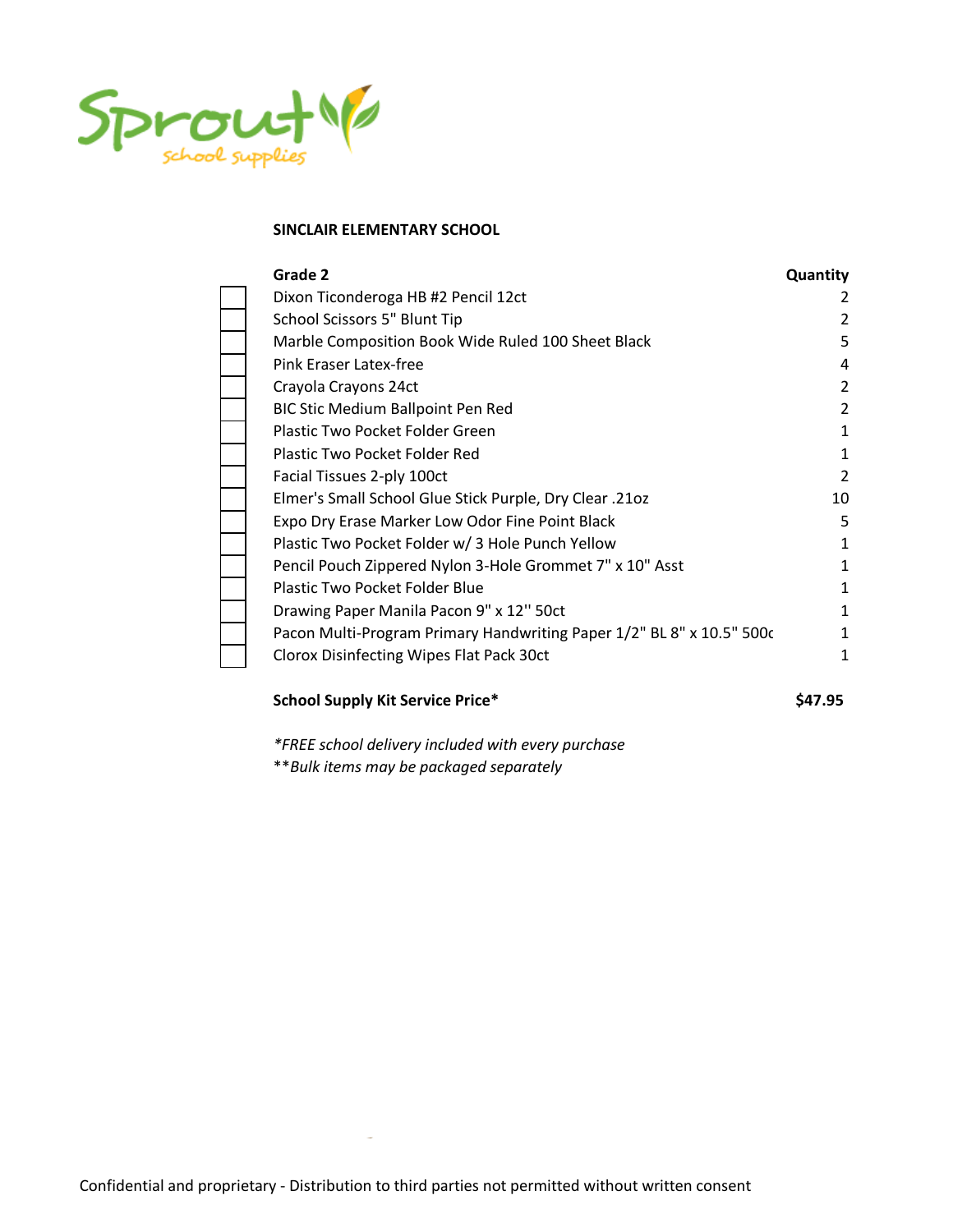

| Grade 3                                                 | Quantity      |
|---------------------------------------------------------|---------------|
| Dixon Ticonderoga HB #2 Pencil 12ct                     | 3             |
| Crayola Crayons 24ct                                    | 1             |
| Facial Tissues 2-ply 100ct                              | 4             |
| Elmer's Small School Glue Stick Purple, Dry Clear .21oz | 8             |
| Marble Composition Book Wide Ruled 100 Sheet Black      | 5             |
| Pentel White Plastic Large Eraser                       | 2             |
| Plastic Two Pocket Folder w/ Prongs Blue                | 2             |
| Plastic Two Pocket Folder w/ Prongs Yellow              | 2             |
| Highlighter Pen Sharpie Yellow                          | 2             |
| Bounty Paper Towel Select-A-Size 110ct                  | $\mathcal{L}$ |
| Expo Dry Erase Markers Low Odor Chisel Tip Asst 4ct     | 1             |
| ** Clorox Disinfecting Wipes Flat Pack 30ct             | 1             |
| BIC Stic Medium Ballpoint Pen Red                       | 2             |

## **School Supply Kit Service Price\* \$46.95**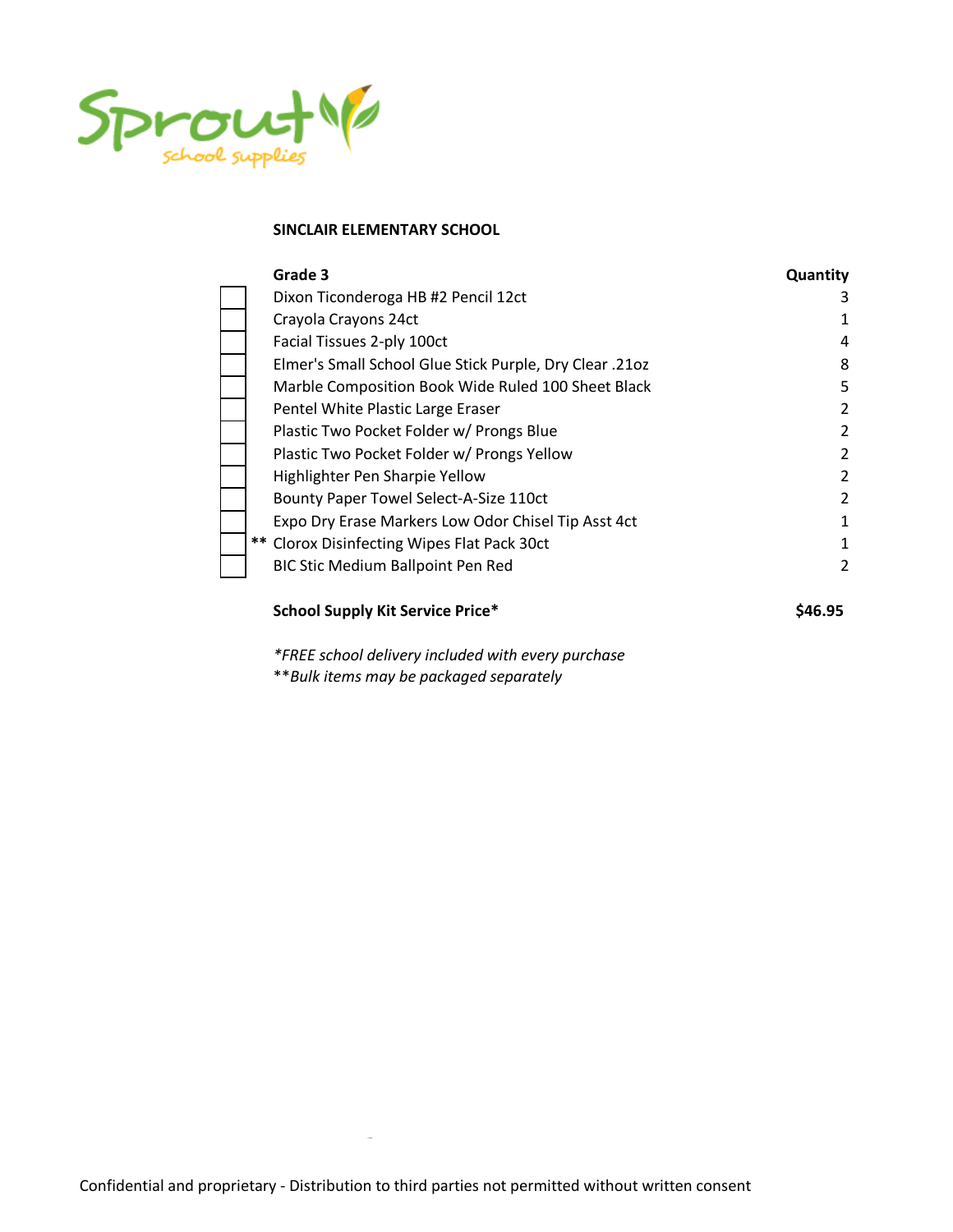

| Grade 4                                                    | Quantity                                                                                                                                                                                                                                                                                                                                        |
|------------------------------------------------------------|-------------------------------------------------------------------------------------------------------------------------------------------------------------------------------------------------------------------------------------------------------------------------------------------------------------------------------------------------|
| Plastic Two Pocket Folder w/ Prongs Blue                   |                                                                                                                                                                                                                                                                                                                                                 |
| Plastic Two Pocket Folder w/ Prongs Red                    |                                                                                                                                                                                                                                                                                                                                                 |
| Plastic Two Pocket Folder Yellow                           |                                                                                                                                                                                                                                                                                                                                                 |
| Plastic Two Pocket Folder Orange                           | 2                                                                                                                                                                                                                                                                                                                                               |
| Dixon Ticonderoga HB #2 Pencil Pre-Sharpened 12ct          | 4                                                                                                                                                                                                                                                                                                                                               |
| Facial Tissues 2-ply 100ct                                 | 2                                                                                                                                                                                                                                                                                                                                               |
|                                                            | 4                                                                                                                                                                                                                                                                                                                                               |
| <b>Fiskars 5" Pointed Tip Scissors</b>                     |                                                                                                                                                                                                                                                                                                                                                 |
|                                                            |                                                                                                                                                                                                                                                                                                                                                 |
| Marble Composition Book Wide Ruled 100 Sheet Black         | 5                                                                                                                                                                                                                                                                                                                                               |
|                                                            | 2                                                                                                                                                                                                                                                                                                                                               |
| Crayola Washable Ultra Clean Markers Broad Tip Classic 8ct |                                                                                                                                                                                                                                                                                                                                                 |
| Crayola Washable Ultra Clean Markers Fine Tip Classic 8ct  | 2                                                                                                                                                                                                                                                                                                                                               |
|                                                            |                                                                                                                                                                                                                                                                                                                                                 |
|                                                            | 2                                                                                                                                                                                                                                                                                                                                               |
|                                                            | 1                                                                                                                                                                                                                                                                                                                                               |
| Pink Eraser Latex-free                                     | 2                                                                                                                                                                                                                                                                                                                                               |
| Flash Cards Multiplication 36ct                            | 1                                                                                                                                                                                                                                                                                                                                               |
|                                                            | Elmer's Large School Glue Stick Purple, Dry Clear .77oz<br>Loose Leaf Paper Wide Ruled 200ct<br>Crayola Pre-Sharpened 7" Colored Pencils 24ct<br>Pencil Pouch Zippered 3-Hole Heavy Duty Canvas 7 <sup>3</sup> /4" x 10 <sup>1/4</sup> " Asst<br>** Clorox Disinfecting Wipes Flat Pack 30ct<br>Koss Stereo Earbuds White with Microphone 3.5mm |

# **School Supply Kit Service Price\* \$69.95**